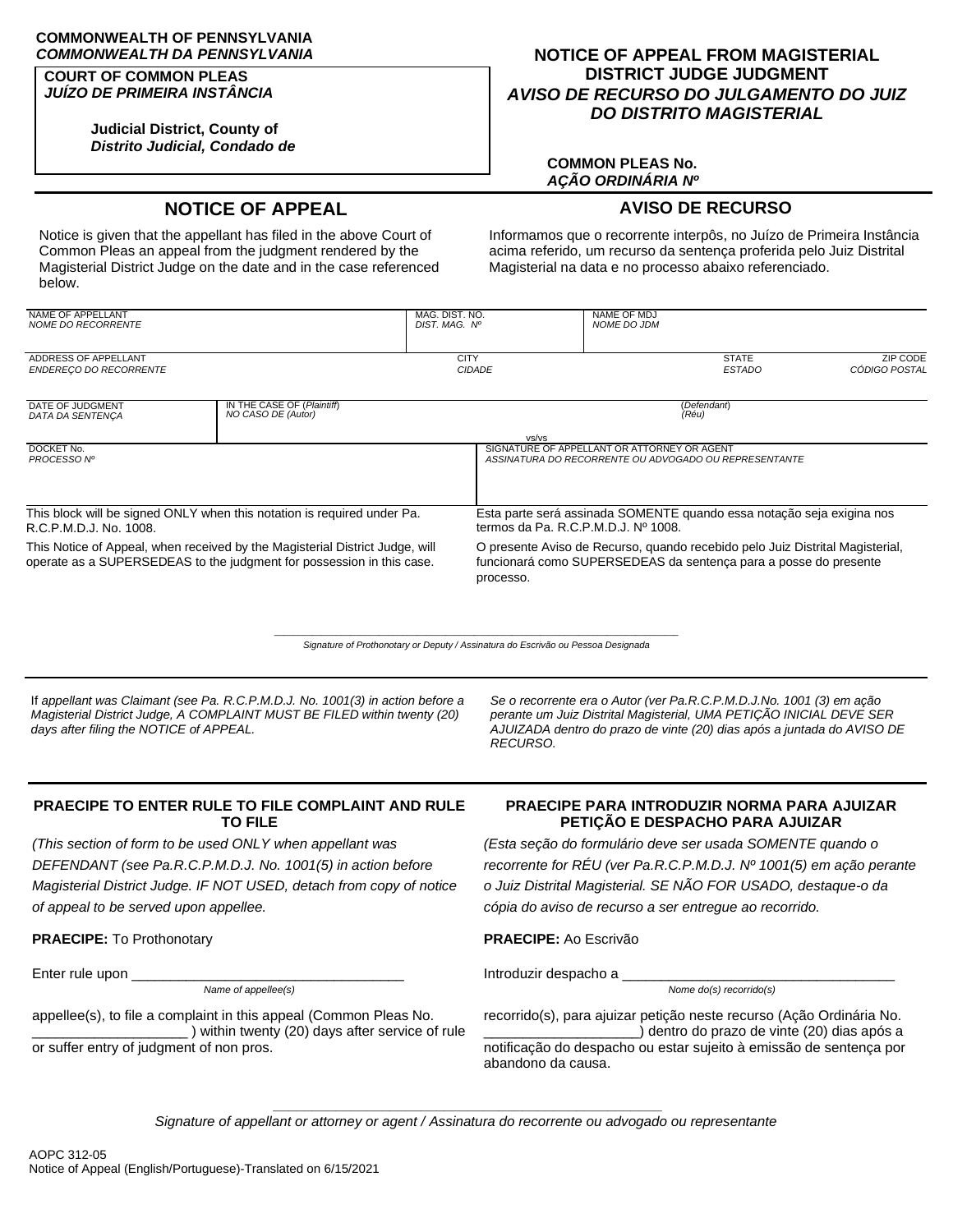|                     | <b>RULE:</b> To and the set of the set of the set of the set of the set of the set of the set of the set of the set of the set of the set of the set of the set of the set of the set of the set of the set of the set of the set o<br>$\qquad \qquad$ , appellee(s) | <b>DESPACHO:</b> Ao amin'ny faritr'i American<br>recorrido(s) |                                                                                                                                                                                                                                                    |  |  |
|---------------------|----------------------------------------------------------------------------------------------------------------------------------------------------------------------------------------------------------------------------------------------------------------------|---------------------------------------------------------------|----------------------------------------------------------------------------------------------------------------------------------------------------------------------------------------------------------------------------------------------------|--|--|
| Name of appellee(s) |                                                                                                                                                                                                                                                                      |                                                               | Nome $do(s)$ recorrido $(s)$                                                                                                                                                                                                                       |  |  |
| (1)                 | You are notified that a rule is hereby entered upon you to file a<br>complaint in this appeal within twenty (20) days after the date of<br>service of this rule upon you by personal service or by certified<br>or registered mail.                                  |                                                               | (1) Você é notificado de que um despacho emitido para que você<br>ajuize uma petição neste recurso dentro do prazo de vinte (20)<br>dias após a data do aviso deste despacho a você por entrega<br>pessoal ou por carta certificada ou registrada. |  |  |
| (2)                 | If you do not file a complaint within this time, a JUDGMENT OF<br>NON PROS MAY BE ENTERED AGAINST YOU.                                                                                                                                                               |                                                               | Se você deixar de ajuizar a petição dentro do prazo, PODE<br>(2)<br>SER EMITIDA SENTENÇA DE ABANDONO DO CASO<br>CONTRA VOCÊ.                                                                                                                       |  |  |
| (3)                 | The date of service of this rule if service was by mail is the date<br>of the mailing.                                                                                                                                                                               | (3)                                                           | A data de entrega deste despacho se o envio foi por correio é a<br>data de envio.                                                                                                                                                                  |  |  |
|                     | Date: 20                                                                                                                                                                                                                                                             |                                                               | Data: 1, 20                                                                                                                                                                                                                                        |  |  |
|                     | Signature of Prothonotary or Deputy / Assinatura do Escrivão ou Pessoa Designada                                                                                                                                                                                     |                                                               |                                                                                                                                                                                                                                                    |  |  |

## **YOU MUST INCLUDE A COPY OF THE NOTICE OF JUDGMENT/TRANSCRIPT FORM WITH THIS NOTICE OF APPEAL.**

The appellee and the magisterial district judge in whose office the judgment was rendered must be served with a copy of this Notice pursuant to Pa.R.C.P.M.D.J. 1005(A).

# **VOCÊ DEVE INCLUIR UMA CÓPIA DO FORMULÁRIO DE AVISO DE JULGAMENTO/TRANSCRIÇÃO COM ESTE AVISO DE RECURSO.**

O recorrido e o juiz distrital magisterial em cuja secretaria a sentença foi proferida devem ser notificados com uma cópia deste Aviso nos termos do Pa.R.C.P.M.D.J. 1005(A).